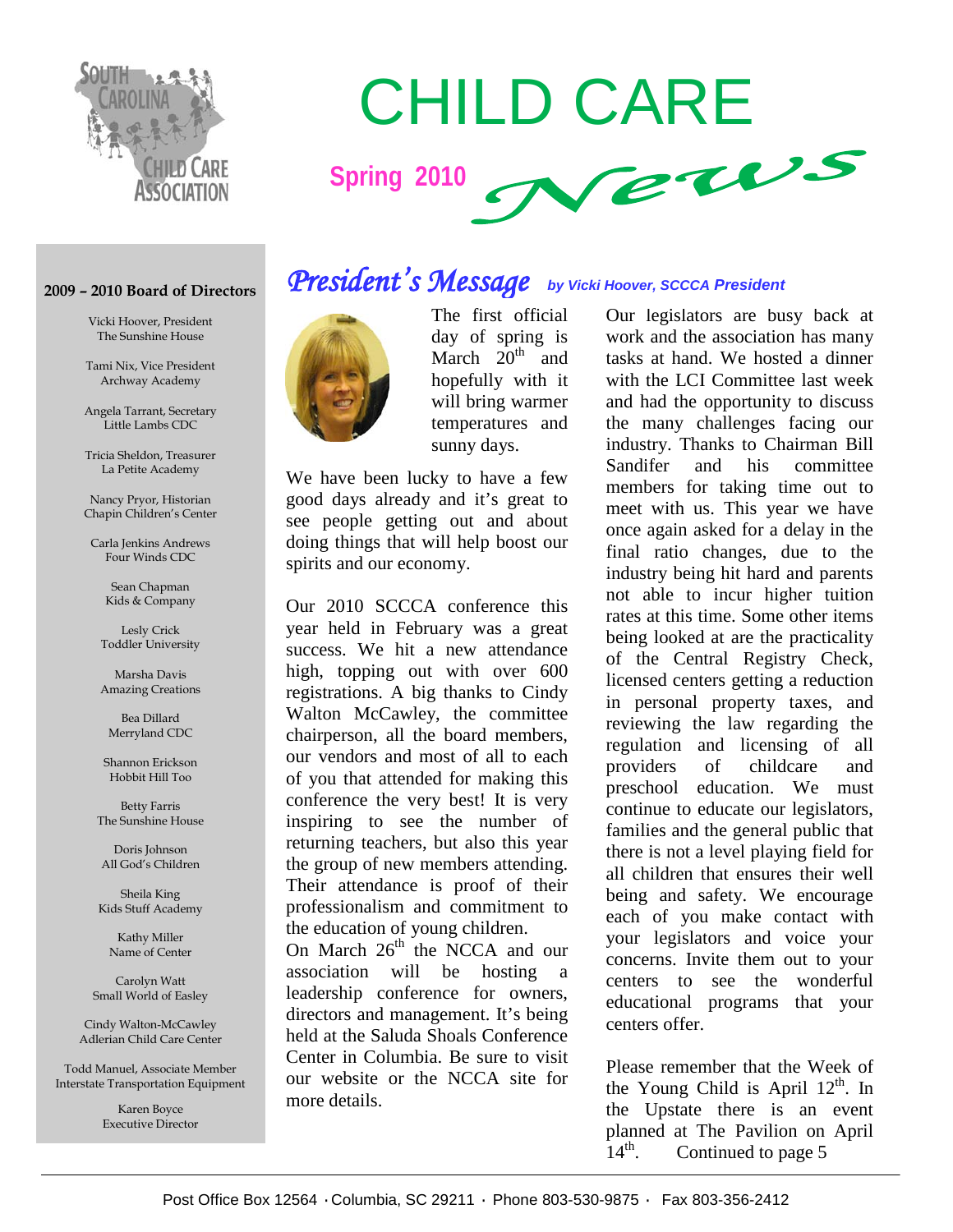## **Legislative Update Spring 2010**

#### **Jeffrey N. Thordahl**

While the challenges for the private licensed child care industry are still immense, there is a growing understanding of the unique challenges of your child care world and the unfairness with the current rules and regulations. The SCCCA Board and your lobbying team have had several positive conversations with many members of the House recently. Hopefully many of you have created an opportunity to meet with your local legislators to discuss your challenges. It is still a critically important time to make the connection with them.

The first legislative item to keep in mind is the ratio delay provision that the SCCCA has lobbied to be placed in the budget again. Just this week, the House passed its version of the budget which included the SCCCA provision. Now, as the Senate begins debate on the budget bill, we will work to keep the provision in the Senate version over the next month or so.

In addition there are now three proposals for legislation that the SCCCA is circulating for support. Keep these in mind as you converse with your legislators. The proposals include property tax relief for child care centers, elimination of the central registry check, and language to ensure safety for all children in all child care settings.

The property tax proposal would provide significant tax relief for any licensed private child care center that is located in a school district that provides or pays for more than one pre-k program in the district. As you know, your property taxes go the county and over half of that amount goes to the school district for school use. These are the very schools that are saying they need more money for k-12 yet find the local money to fund their very own pre-k programs. Little does the average residential taxpayer realize how their property tax money is being spent. There needs to be a clear understanding by elected officials and taxpayers of this unfair development over the last several years.

If schools are going to remain in the business of pre-k education, they should not be using your tax money to do it. Most



As you all know, you conduct more background checks on your employees and do it more often than just about any other regulated entity. Amazingly, substitute teachers in public schools are not required to have even a SLED check at this time although there is pending legislation to require that. The requirement on licensed centers might be more palatable if the Central Registry Check system was completely trustworthy. Unfortunately we know from recent state reviews of the system that there are hundreds of people who should be on the registry but have not been appropriately added. You are paying for something that is not accurate. It is widely accepted that the SLED and FBI fingerprint checks are great background checks. Apparently now there is a free national sex offender internet check available. We are looking into that system on your behalf.

Finally, it is time to require that children in any child care setting have strong health and safety protections in place. The four hour exception in existing law may have served a useful purpose at one point in time when there were few such programs, but the proliferation of businesses conducting less than 4 hour programs simply to avoid regulation has grown exponentially over the last several years. In addition, the at-home based businesses should be strongly considered to be required to have significant regulation for the safety of the child. Every child in every setting deserves the opportunity to thrive in a protected environment. Parents deserve to know that there are strong protections in place. Most elected officials are not aware of the lack of regulation.

These four specific items present a fantastic opportunity for you to meet with your legislators. Please let us know if we can assist you in your efforts to meet with your elected officials.

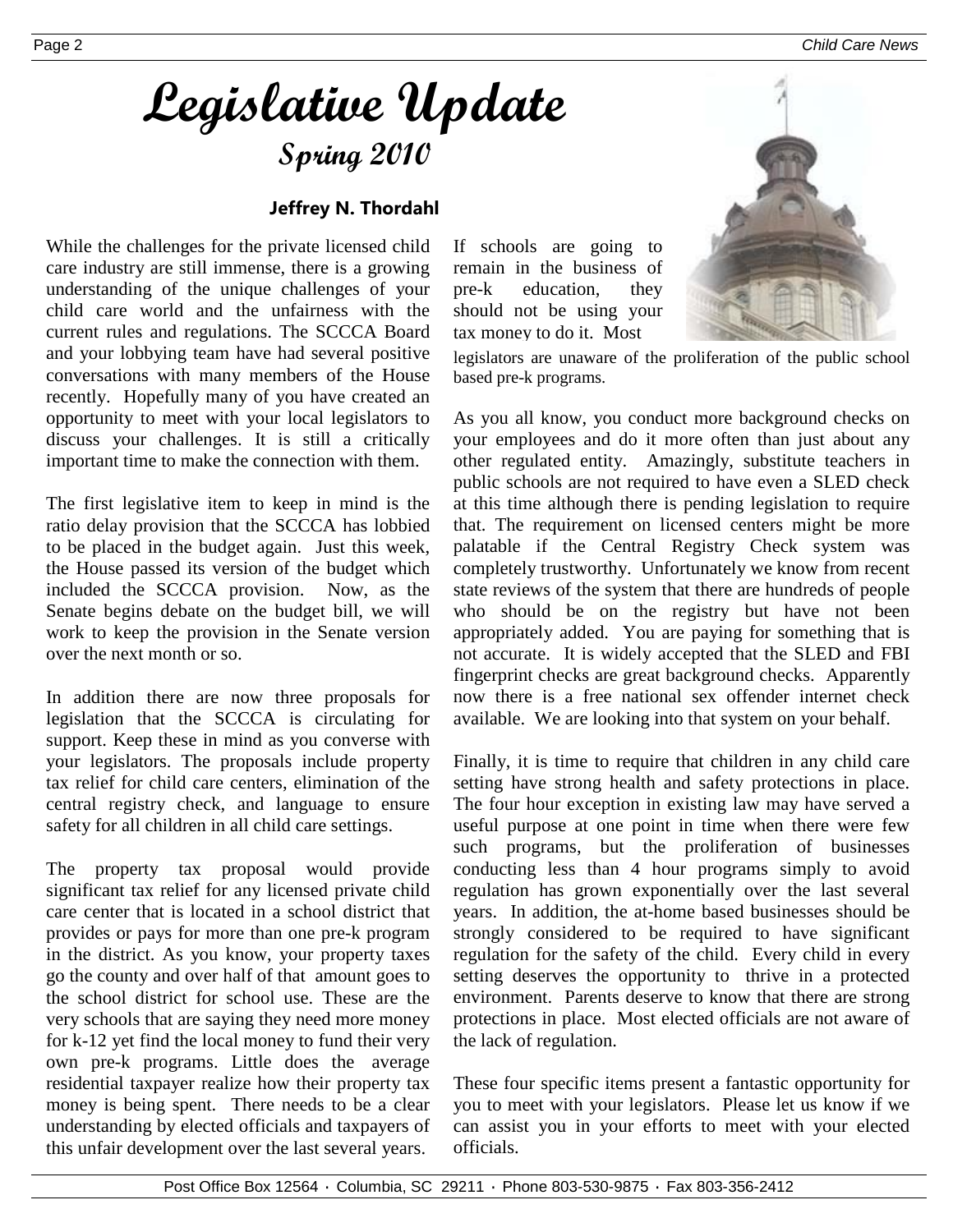## *22nd Annual Conference A huge success!!!*

#### *By: Cindy Walton-McCawley*

The 22<sup>nd</sup> Annual Conference was perhaps the most successful conference in our history. It was certainly our largest conference. Many, many thanks to the ABC Child Care Program who provided scholarships to 300 participants in addition to sponsoring our keynote speaker. Thanks also to the SC TEACH program who also helped sponsor our keynote speaker. We had 566 participants and excluding presenters and vendors. We had 151 first time attendees! The keynote and featured speaker was, Diane Trister Dodge, President of Teaching Strategies Inc. and lead author of the Creative Curriculum who presented "Intentional Teaching: What It Looks Like and How To Do It." In addition to the keynote, attendees could select from 12 breakout sessions in the morning, 2 breakout sessions at lunch, and 11 breakout sessions in the afternoon. Presenters from the conference hailed from 4 different states and three of the presenters, Ms. Dodge, Bill Corbett and Kathleen Walton have recently published books.

Here are some of the comments participants shared about Ms. Dodge's keynote presentation:

"I was energized. I want to sit down with my staff so we can ensure that we are effectively using our interest areas to help children extend their understanding of math, literacy, science, social studies, arts and technology."

"It's great to have strategies that can help me become a more intentional teacher."

"I learned to be conscious of my interaction and guidance and to create a safe, inviting environment that instills values, skills, character and confidence."

Bill Corbett, President of Cooperative Kids, presented a breakout session titled, "No I Won't and You Can't Make Me!" Handling Children's Power Struggles with Success." His workshop was very helpful to attendees as evidenced by the following comments:

"This is the best session I have been to in years. Everyone should have this class. Must have him back."

"Effectively presented ideas with demonstration and video clips and "tool box."

"He offered excellent alternatives for changing behavior."

"Wow! This information blew my mind! It is so helpful! This topic needs to be the keynote topic. Mr. Corbett is a very entertaining speaker with a wealth of knowledge. This makes so much sense!"

Another breakout session that was very well received was "The Effects of Domestic Violence on Child Development" presented by Dr. Catherine Ross, Director of Community Clinical and Education Services at SisterCare. Participants shared the following comments:

"This was excellent!"

"I learned that teachers can make the difference in an abused child's life."

"I enjoyed this class. I learned a lot of information from the doctor and the teenage speakers."

Continued to page 4

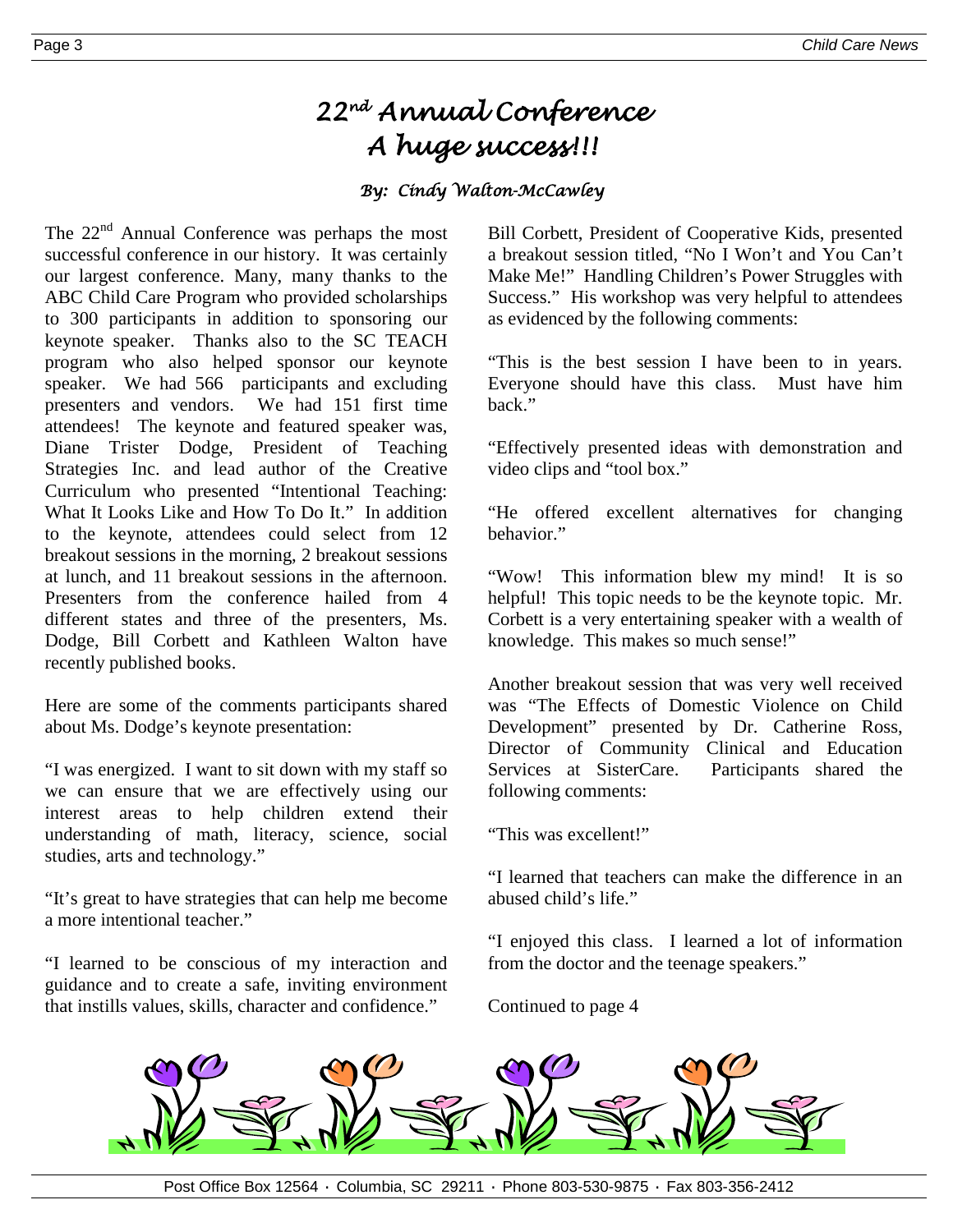#### Continued from page 3

"Meeting with Your Legislator" was presented by Representative Shannon Erickson, S.C. House District No. 124 and Jeff Thordahl, Principal with MG & C Consulting. This workshop provided helpful information to attendees who shared the following comments:

"We have got to make our voices loud and clear in speaking out for children to our legislators, mayor, and councilman."

"Helpful to hear about the threat of unregulated schools, i.e. Karate and gymnastics programs."

"I learned the advantages of becoming an SCCCA member and resources to find your legislators."

"Explore! Wonder! Investigate! Fun with Science" presented by Robin McCants, Education Specialist and Consultant. Her class elicited the following comments:

"Wonderful fun! I loved it!"

 $\overline{\phantom{a}}$ 

"I came away with ideas on how to set up a science center."

"I learned that kids develop their skills of observation, exploration and investigation through science."

While only a few of the comments can be shared in this article, please know that there was incredibly positive feedback about all of the presentations that were offered. We had 26 presenters sharing their knowledge and expertise. There was also a delightful atmosphere of pulling together. It was a record-size group for our conference and thanks to the contributions of 62 committee members and our presenters, our participants were provided with some terrific training!



### Welcome to our newest members!

Palmetto Insurance Company The Traveling Trainer Little Feet Child Development Center After School Plus James Island Presbyterian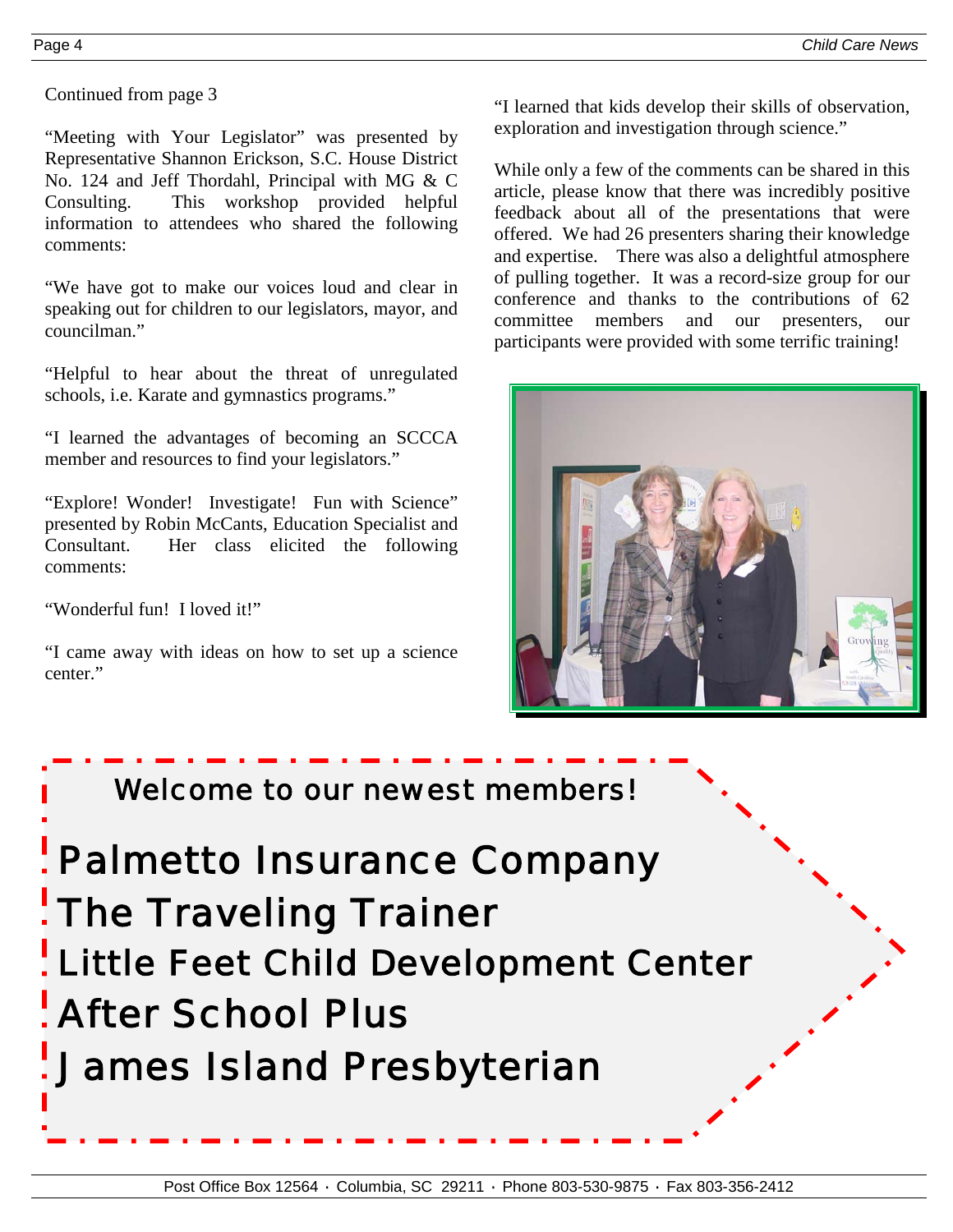

#### **(President's Message Con't from page 1)**

There will be lots of things for the children to do, guest speakers, and lots of community involvement. This event is being hosted by The United Way and The Greenville Childcare Association. Please contact them for more information. Also note that May  $4<sup>th</sup>$  is Teacher Appreciation Day. Be sure that you and your families take time to recognize our teachers for their dedication to the young children. Both of these events are a great opportunity to highlight the importance of what we do each day.

### Congratulations to Bonnye **Hughes**

She was the SCCCA Conference winner of "How Many Hearts"

Bonnye guessed there were 1125 hearts. She was closest of all the folks who guessed....

Bonnye attended our conference this year from the Child Care Resource and Referral Center.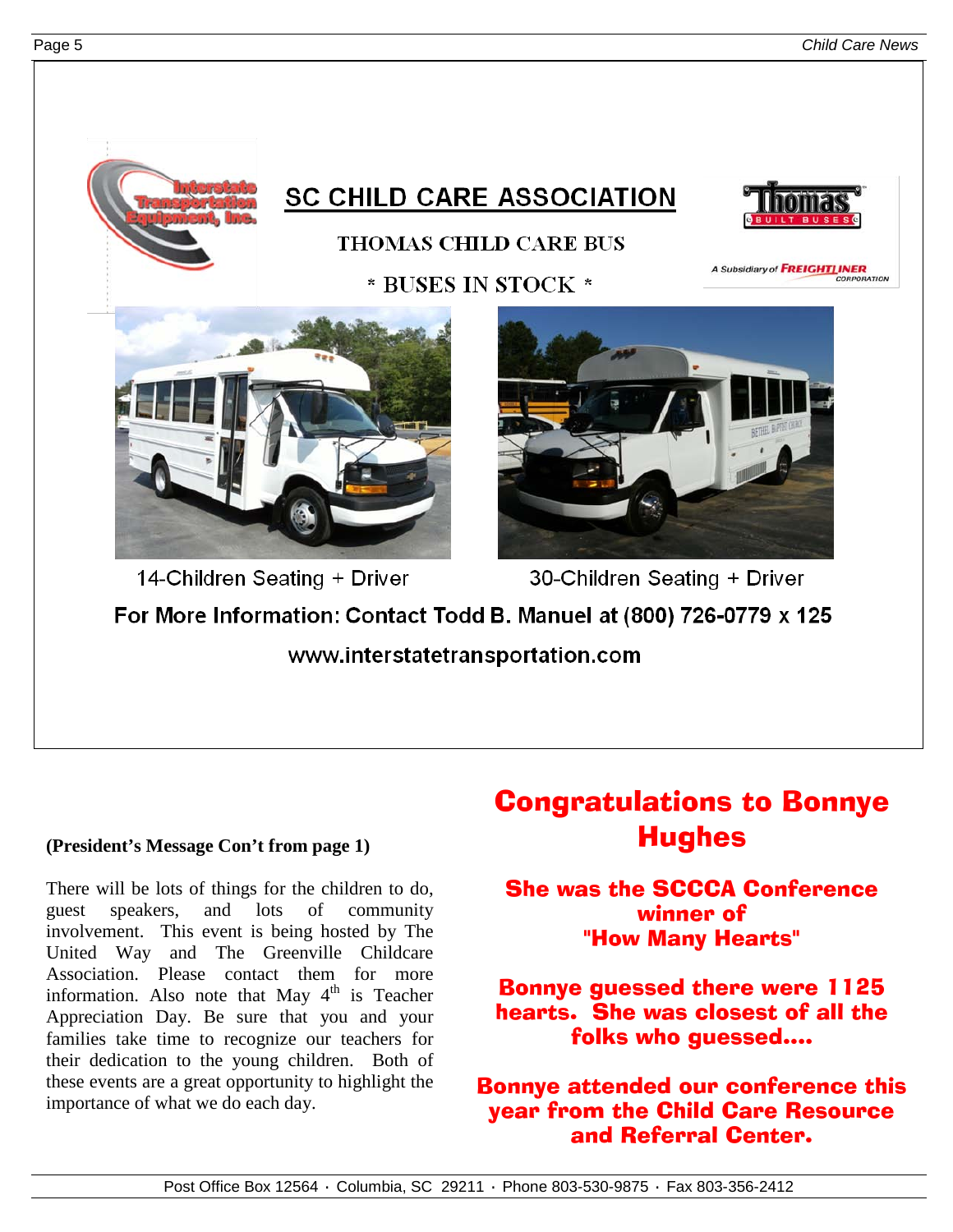#### Page 6 *Child Care News*

## *A spring break project….*

## **Tin Can Herb Pots**

#### Age: 6 and up

Make these charming tin can herb pots and watch them grow all summer long! This project not only recycles, it creates new life, and is a great [Earth Day craft.](http://crafts.kaboose.com/holidays/earth-day/earth_day_crafts.html) Your child can watch her [plants grow](http://crafts.kaboose.com/holidays/earth-day/plants/) for months to come and be proud that she created the container that holds them.

Be sure to visit our main [Earth Day ideas](http://holidays.kaboose.com/earth-day/) page for more green ideas, including additional [recycled crafts,](http://crafts.kaboose.com/holidays/earth-day/recycling-or-reusing-materials-to-make-new-crafts.html) [printables,](http://holidays.kaboose.com/earthday-printables.html) [recipes,](http://holidays.kaboose.com/earth-day/earth-day-recipes.html) and [ways to teach kids about Earth](http://holidays.kaboose.com/earth-day/earth-day-guide.html)  [Day!](http://holidays.kaboose.com/earth-day/earth-day-guide.html) Take our quiz to find out, Are You [Living Green?.](http://just-for-mom.quiz.kaboose.com/30-are-you-living-green)

#### **What you'll need:**

- Empty aluminum can
- Screwdriver and hammer
- Liquid gesso (recommended: Liquitex Basics Gesso)
- Acrylic craft paints in colors of your choice
- Acrylic sealer spray, matte finish
- Craft stick
- Thin cardboard
- Pinking shears
- Black permanent marker
- 5-10 small rocks, stones or pebbles
- 1.5 cups potting soil
- 4-inch potted herb plant
- White craft glue
- **Water**
- Flower stickers (optional)

#### **How to make it:**

- 1. Completely wash and dry aluminum can. If necessary, sand off any rough edges from opening of can.
- 2. Turn can upside down. Parent should use screwdriver or other pointed object to poke holes in the bottom of the can. Use a hammer to tap the end of the screwdriver to make the holes.



- 3. Paint outside of can with one coat of gesso. Let dry completely.
- 4. Paint can in the desired color, repeat coats if needed.
- 5. Decorate however you like. Use a thin paint brush for long lines, dip the end of the paint brush into paint for polka dots.
- 6. Decorate with stickers if desired.
- 7. In a well-ventilated area, spray the outside of the completed can with acrylic sealer spray. Let dry.
- 8. Place enough rocks or pebbles in the bottom of the can to form a single layer.
- 9. Add enough potting soil to fill the can twothirds full.
- 10. Remove potted herb from its container and transplant into the can.
- 11. Fill edges with remaining potting soil, gently pat down so that plant is firmly in the can but not compacted so much that it's too tight.
- 12. Place can on a plate (to catch any water drainage) and add some water to the newly planted herbs.
- 13. Paint craft stick whatever color you like. Allow to dry.
- 14. Cut a piece of thin cardboard into a small rectangle (about 1.5 x 3 inches) using pinking shears.
- 15. Paint both side of the cardboard with gesso, let dry.
- 16. Glue the rectangle to the top of the craft stick.
- 17. Use a black permanent marker to write the herb name onto the rectangle.
- 18. Insert your plant marker into the soil, being careful not to crush any roots along the way.
- 19. Place your new garden in a sunny window and remember to water them!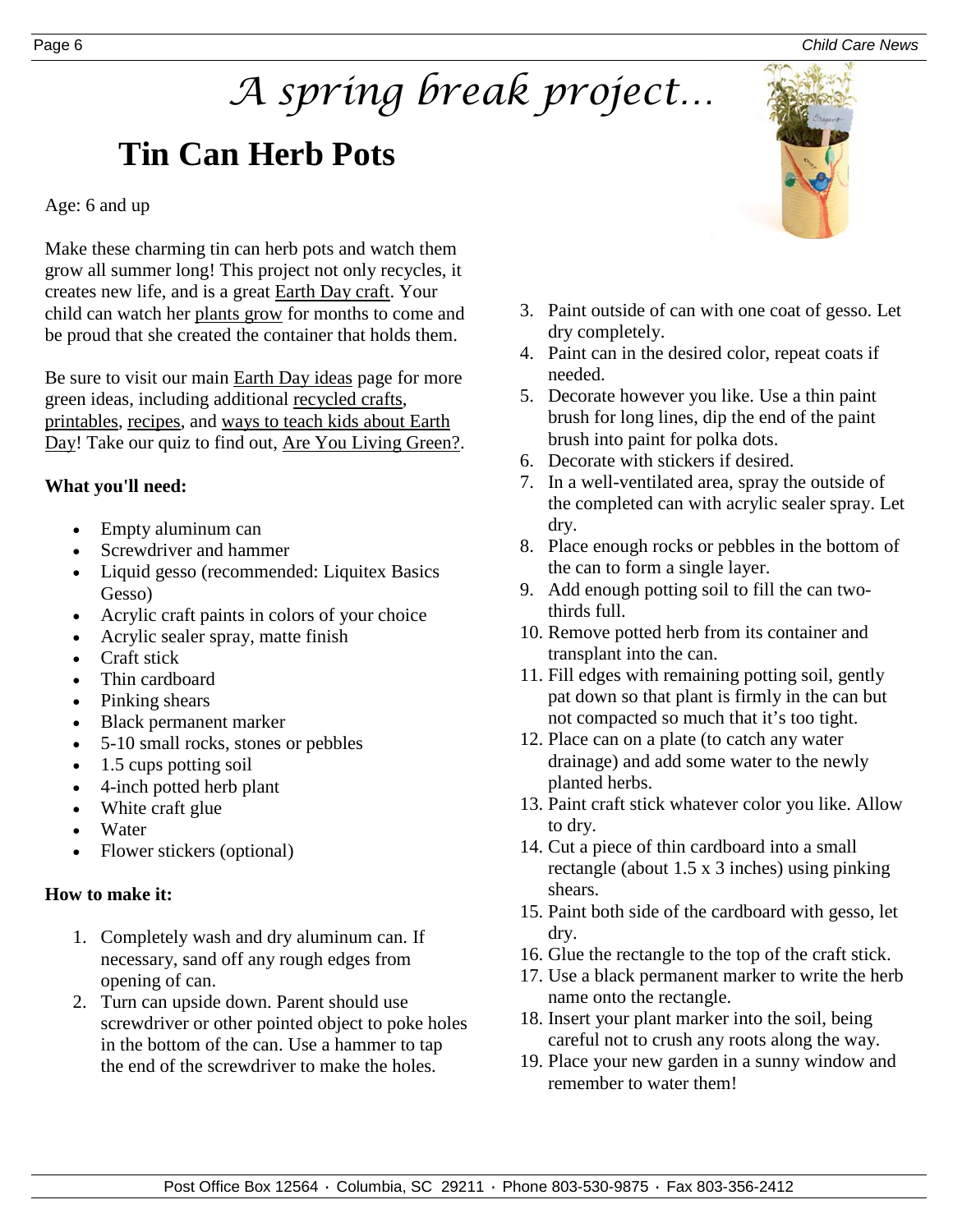Page 7 *Child Care News*







Thanks to everyone who participated! You made our conference a success. We are already looking toward conference 2011. That sounds so far away, but it will be here before we know it. Thanks again for your support of the SC Child Care Association.

## A Special thanks to the 2010 SCCCA Conference vendors ...

Capital Recovery Service Environments, Inc. FUNdamental Playgrounds ABC Child Care Program Monitoring Lakeshore Learning Materials Cooperative Kids US Foodservice FCI Agency GameTime c/o Cunningham Associates Interstate Transportation Equipment, Inc. School Investment Properties, Inc. Kaplan Early Learning Company Discount School Supply Otto Morgan Studios